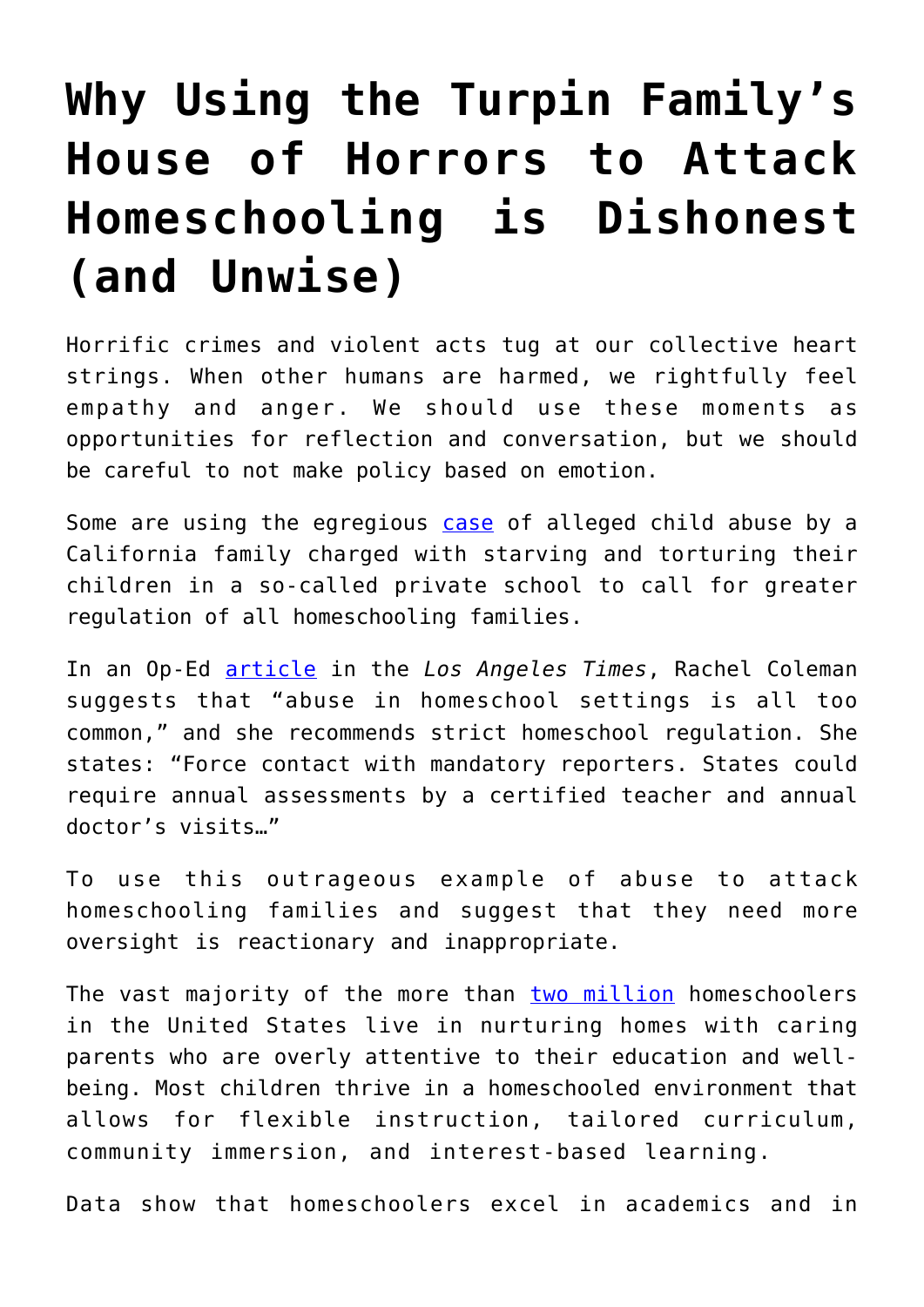adulthood. *U.S. News & World Report* [report](https://www.usnews.com/education/high-schools/articles/2012/06/01/home-schooled-teens-ripe-for-college)s that a majority of homeschoolers "who go on to college will outperform their peers."

Examples of child abuse should bother us, but we should not target an entire population of families because we are worried about a few bad apples. Crimes against children by public schoolteachers are appallingly common throughout the United States; yet, we don't stereotype all teachers as potential predators.

In his book, *[The Corrupt Classroom](https://www.amazon.com/Corrupt-Classroom-Indoctrination-Violence-Engineering/dp/1934276359/ref=as_li_ss_tl?ie=UTF8&qid=1502138344&sr=8-1&keywords=The+Corrupt+Classroom&linkCode=sl1&tag=intelltakeo0d-20&linkId=6d2b8950e269a98da50284c955a9a479)*, Lance Izumi of the Pacific Research Institute reports: "In 2014 alone there were 781 reported sex crimes by teachers and other employees. That is an average of 15 students per week who were sexually victimized by school personnel."

[RELATED: "[Why Are So Many Female Teachers Sleeping With](http://Here is the FBI) [Students?"](http://Here is the FBI)

Interestingly, Iowa is one of the states trying to more aggressively regulate homeschoolers. An [article](https://www.desmoinesregister.com/story/opinion/columnists/iowa-view/2018/01/19/iowa-should-end-independent-private-instruction/1041666001/) in last week's *Des Moines Register* calls for an end to the private homeschooling option, stating: "Licensed educators are mandatory reporters of child abuse, are held to high standards for preparation and professional conduct, must be fingerprinted, and undergo background checks. Yet Iowa allows anyone to 'teach' their own and up to four unrelated children." But in March 2017, the *Des Moines Register* [reported](https://www.desmoinesregister.com/story/news/crime-and-courts/2017/03/28/reports-iowa-high-school-teacher-charged-sex-crime/99723532/) on a case of a long-time Iowa public high school teacher charged with a sex crime against a student. In September, the 61-year-old teacher was [sentenced](http://kniakrls.com/2017/09/former-twin-cedars-high-school-teacher-sentenced-for-sexual-exploitation-by-a-school-employee/) to prison for repeated sexual assault. He had been a licensed Iowa school teacher since 1978.

The larger point is that children are vulnerable and can't always be protected, whether at school or at home. We must do our best to try to protect children, while also not infringing